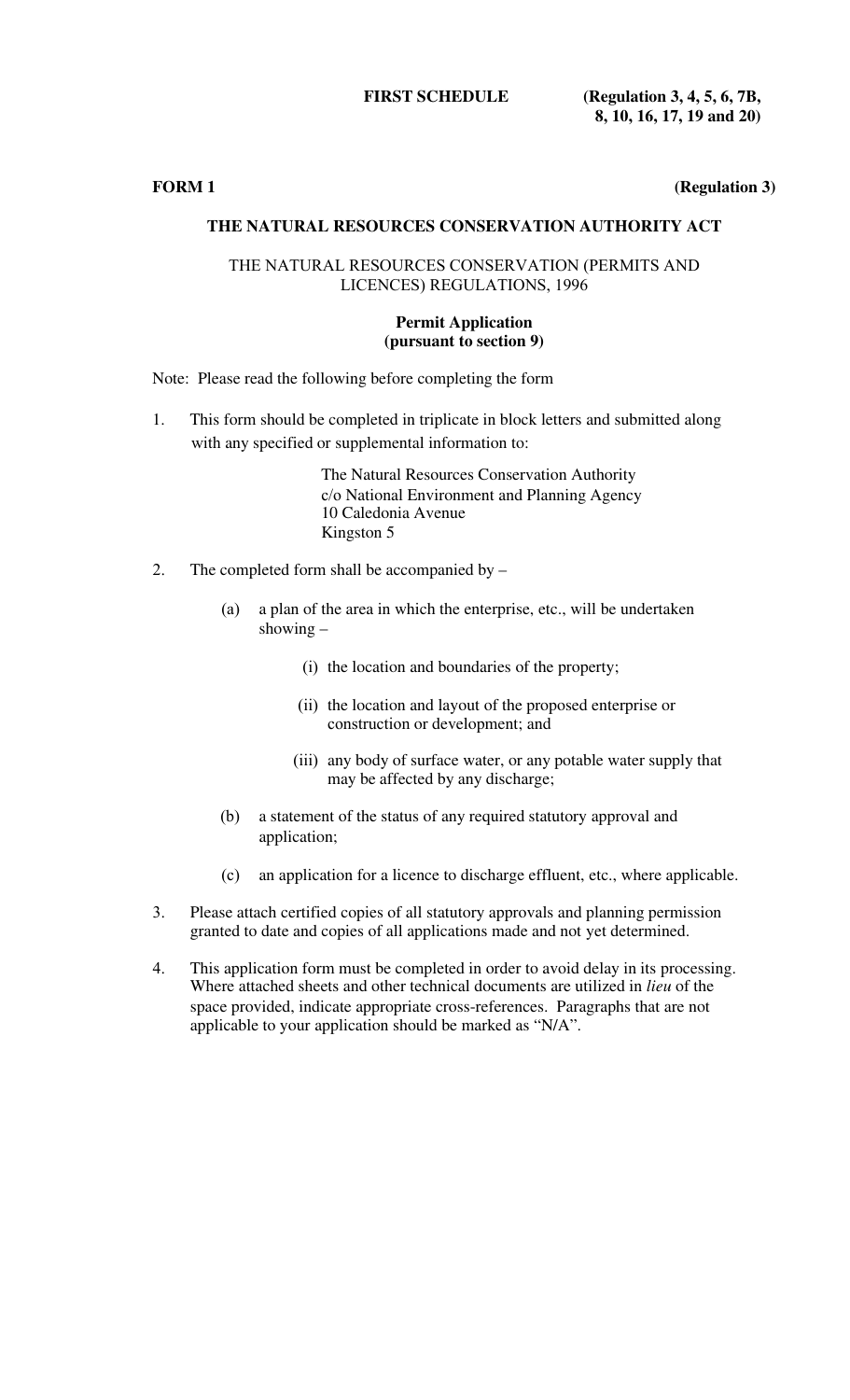5. If you are in doubt as to any provision of this application form, please consult with an authorized officer of the Authority before completing it.

| A. | <b>GENERAL</b>                                                                                                                         |                                                                                                                  |  |
|----|----------------------------------------------------------------------------------------------------------------------------------------|------------------------------------------------------------------------------------------------------------------|--|
| 1. |                                                                                                                                        |                                                                                                                  |  |
| 2. |                                                                                                                                        | and the control of the control of the control of the control of the control of the control of the control of the |  |
| 3. |                                                                                                                                        |                                                                                                                  |  |
| 4. | Please specify name of<br>owner of enterprise,<br>etc., or name and<br>Registration No. of<br>company, if different<br>from applicant: | the control of the control of the control of the control of the control of the control of the                    |  |
| 5. | Address of owner of<br>enterprise etc. or<br>registered office of<br>company:                                                          | <u> 1989 - Johann Stoff, Amerikaansk politiker (* 1958)</u>                                                      |  |
| 6. | Name and address of<br>premises where<br>enterprise, etc., for<br>which approval is<br>sought will be<br>undertaken:                   |                                                                                                                  |  |
| 7. | Location of Project                                                                                                                    |                                                                                                                  |  |
|    | <b>Street</b>                                                                                                                          |                                                                                                                  |  |
|    | Town and Parish                                                                                                                        |                                                                                                                  |  |
|    | 7A. Do you own the<br>property on which<br>you propose to carry<br>out this development<br>project?                                    |                                                                                                                  |  |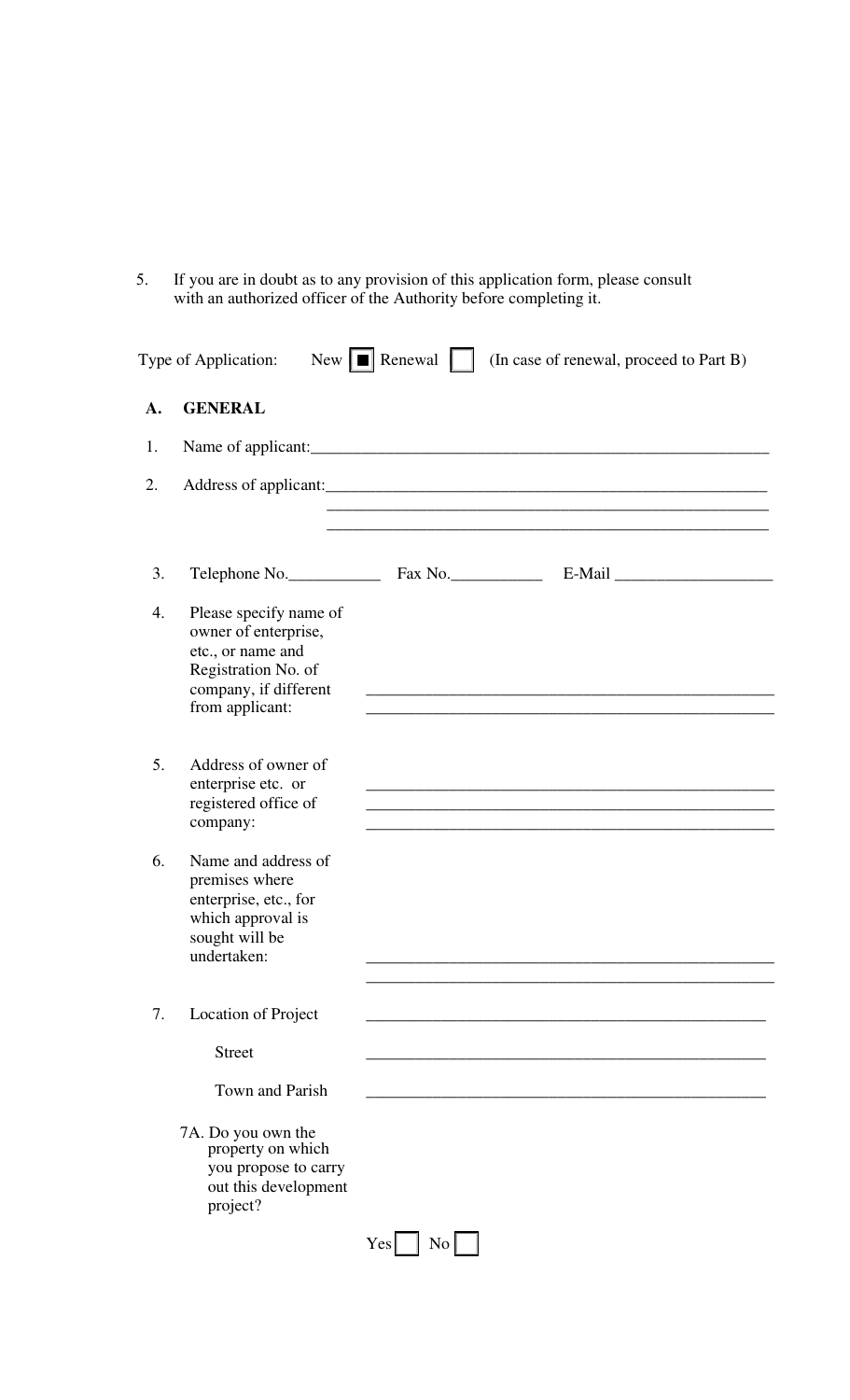#### **A. GENERAL,** *contd.*

|     |                     | 7B. If yes, please<br>attach certified<br>copies of proof<br>of ownership:                                                                       |  |
|-----|---------------------|--------------------------------------------------------------------------------------------------------------------------------------------------|--|
|     |                     | 7C. If no, what is the<br>nature of your<br>interest in this<br>property? Please<br>attach supporting<br>documents,<br>justifying your<br>claim: |  |
| 8.  |                     | Names and Addresses<br>of Adjoining<br>Property Owners:                                                                                          |  |
| 9.  |                     | Name of Chief<br><b>Executive Officer:</b>                                                                                                       |  |
| 10. | Name of<br>Manager: | Environmental                                                                                                                                    |  |

11. Description of category of enterprise, construction or development for which

approval is sought (Categories should conform with the Natural Resources (Prescribed Areas)(Prohibition of Categories of Enterprise, Construction and Development) Order, 1996):

 $\_$  ,  $\_$  ,  $\_$  ,  $\_$  ,  $\_$  ,  $\_$  ,  $\_$  ,  $\_$  ,  $\_$  ,  $\_$  ,  $\_$  ,  $\_$  ,  $\_$  ,  $\_$  ,  $\_$  ,  $\_$  ,  $\_$ 

12. Name of local authority in whose area enterprise, etc., for which approval is sought, will be undertaken:

\_\_\_\_\_\_\_\_\_\_\_\_\_\_\_\_\_\_\_\_\_\_\_\_\_\_\_\_\_\_\_\_\_\_\_\_\_\_\_\_\_\_\_\_\_\_\_\_\_\_\_\_\_\_\_\_\_\_\_\_\_\_\_\_\_\_\_

13. List of attached documents comprising part of application: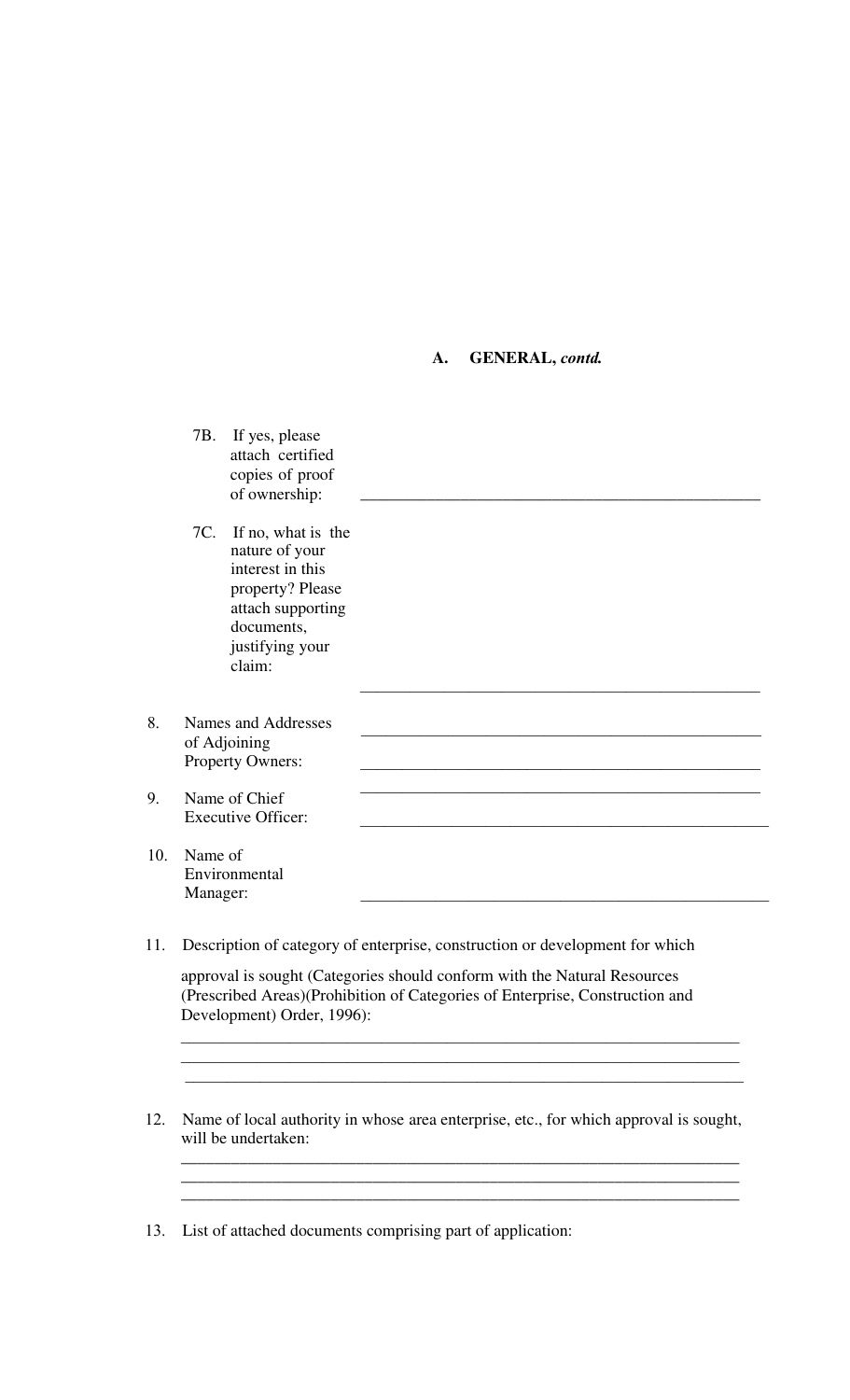## **B. RENEWAL**

| Have there been any changes to the enterprise, construction or development, to  |  |  |
|---------------------------------------------------------------------------------|--|--|
| which the permit is applicable, since the date of issue of the existing permit? |  |  |
| $Yes \tNo \tN$                                                                  |  |  |
| If yes, provide the details and supporting documents                            |  |  |
|                                                                                 |  |  |

- 2. Have the conditions of the site changed since the date of issue of the existing permit? Yes  $\vert$   $\vert$  No If yes, provide the details
- 3. Is there currently full compliance with the existing permit? Yes  $\parallel$  No If no, provide details

\_\_\_\_\_\_\_\_\_\_\_\_\_\_\_\_\_\_\_\_\_\_\_\_\_\_\_\_\_\_\_\_\_\_\_\_\_\_\_\_\_\_\_\_\_\_\_\_\_\_\_\_\_\_\_\_\_\_\_\_\_\_\_

\_\_\_\_\_\_\_\_\_\_\_\_\_\_\_\_\_\_\_\_\_\_\_\_\_\_\_\_\_\_\_\_\_\_\_\_\_\_\_\_\_\_\_\_\_\_\_\_\_\_\_\_\_\_\_\_\_\_\_\_\_\_\_\_\_\_

\_\_\_\_\_\_\_\_\_\_\_\_\_\_\_\_\_\_\_\_\_\_\_\_\_\_\_\_\_\_\_\_\_\_\_\_\_\_\_\_\_\_\_\_\_\_\_\_\_\_\_\_\_\_\_\_\_\_\_\_\_\_\_\_\_\_\_ \_\_\_\_\_\_\_\_\_\_\_\_\_\_\_\_\_\_\_\_\_\_\_\_\_\_\_\_\_\_\_\_\_\_\_\_\_\_\_\_\_\_\_\_\_\_\_\_\_\_\_\_\_\_\_\_\_\_\_\_\_\_\_\_\_\_\_

4. List documents attached in support of this application: \_\_\_\_\_\_\_\_\_\_\_\_\_\_\_\_\_\_\_\_\_\_\_

## **C. STATEMENT BY APPLICANT**

I hereby certify that the information contained in this application and any documents submitted to the Authority is true and complete to the best of my knowledge and belief.

I understand that any misrepresentation contained in the form shall lead to discontinuation of the processing of the application and the revocation of any permit granted and may also lead to prosecution. I further understand that the permit, if granted, may be suspended or revoked for breach of any of the terms or conditions stipulated therein.

| Signature of applicant                   |        |  |  |  |  |
|------------------------------------------|--------|--|--|--|--|
| Name and title (please print or type) __ |        |  |  |  |  |
| Dated this                               | day of |  |  |  |  |